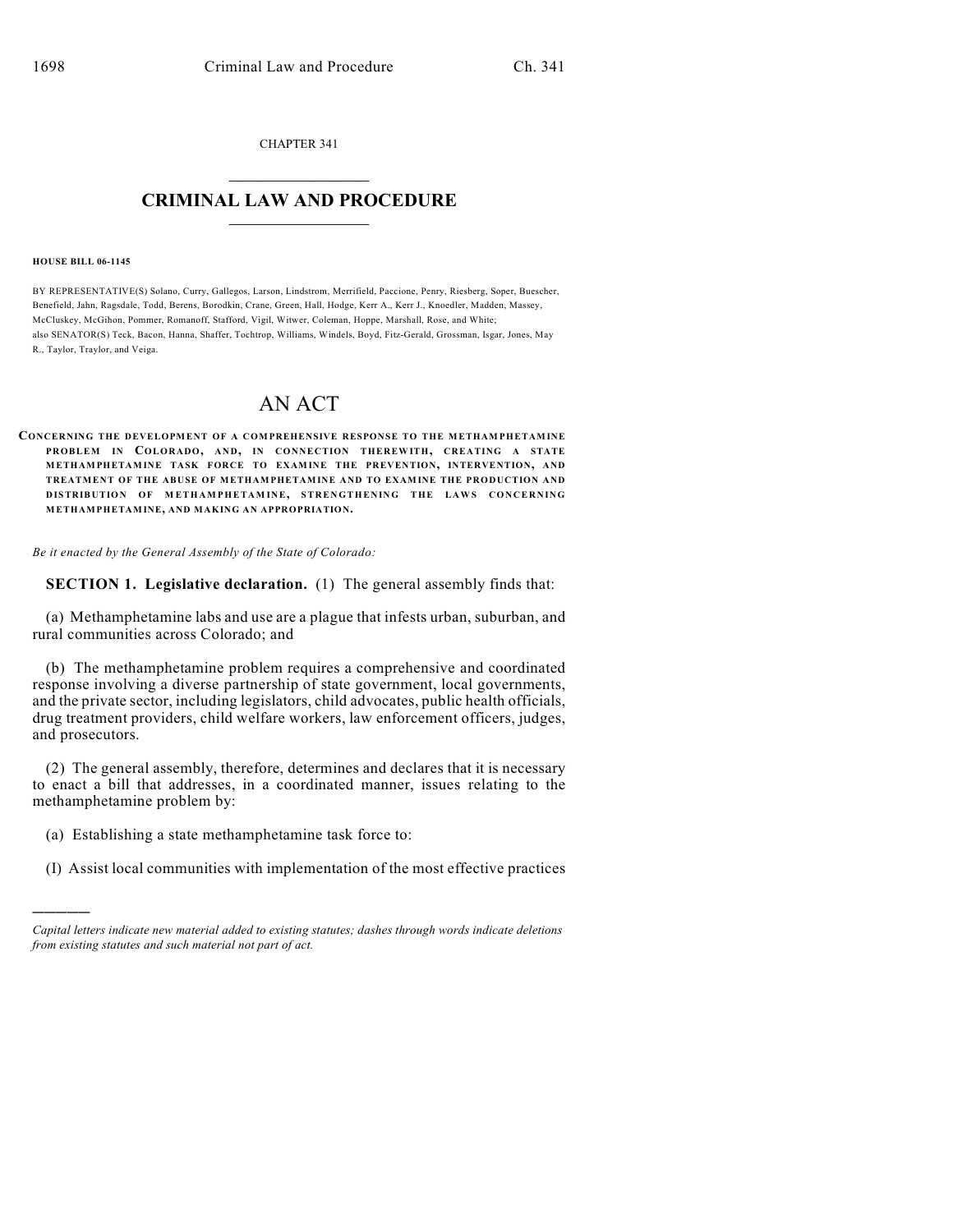to respond to illegal methamphetamine production, distribution, and use;

(II) Develop statewide strategies in collaboration with local communities to address prevention, intervention, treatment, and enforcement; and

(III) Take a comprehensive approach to and provide assistance and recommendations concerning prevention, intervention, and treatment and the response of the criminal justice system to the methamphetamine problem in Colorado;

(b) Restricting the ability to purchase methamphetamine precursors at retail by limiting quantity and requiring behind-the-counter sales;

(c) Prohibiting the sale of methamphetamine precursors to minors;

(d) Clarifying that the child abuse crime of manufacturing a controlled substance in the presence of a minor is a crime of strict liability;

(e) Specifying that a person commits child abuse if he or she knowingly causes children to be kept or put in or near controlled substance labs, regardless of whether the person is actually involved in the manufacture of a controlled substance; and

(f) Developing strategies for the treatment of children affected by methamphetamine with regard to their mental health, physical health, and social welfare.

**SECTION 2.** Title 18, Colorado Revised Statutes, is amended BY THE ADDITION OF A NEW ARTICLE to read:

### **ARTICLE 18.5**

### **Methamphetamine Abuse Prevention, Intervention, and Treatment and the Response of the Criminal Justice System**

**18-18.5-101. Legislative declaration.** (1) THE GENERAL ASSEMBLY FINDS THAT:

(a) METHAMPHETAMINE IS A CENTRAL NERVOUS SYSTEM STIMULANT THAT CAN BE ORALLY INGESTED, SMOKED, SNORTED, OR INJECTED;

(b) CURRENT LEGITIMATE MEDICAL USES FOR METHAMPHETAMINE ARE VERY LIMITED, CONSISTING OF RELATIVELY SHORT-TERM TREATMENT FOR NARCOLEPSY, ATTENTION DEFICIT DISORDER, AND OBESITY;

(c) METHAMPHETAMINE CONTINUES TO EXHIBIT A HIGH POTENTIAL FOR ADDICTION AND ABUSE;

(d) METHAMPHETAMINE USE AND MANUFACTURING PLACE COUNTLESS COLORADO CHILDREN AT RISK OF METHAMPHETAMINE INGESTION AND EXPOSURE TO TOXIC CHEMICALS, WEAPONS, PORNOGRAPHY, PREDATORS, AND IMPAIRED AND NEGLECTFUL CARETAKERS. THESE CHILDREN ARE AT INCREASED RISK OF NEGLECT AS WELL AS PHYSICAL AND SEXUAL ABUSE.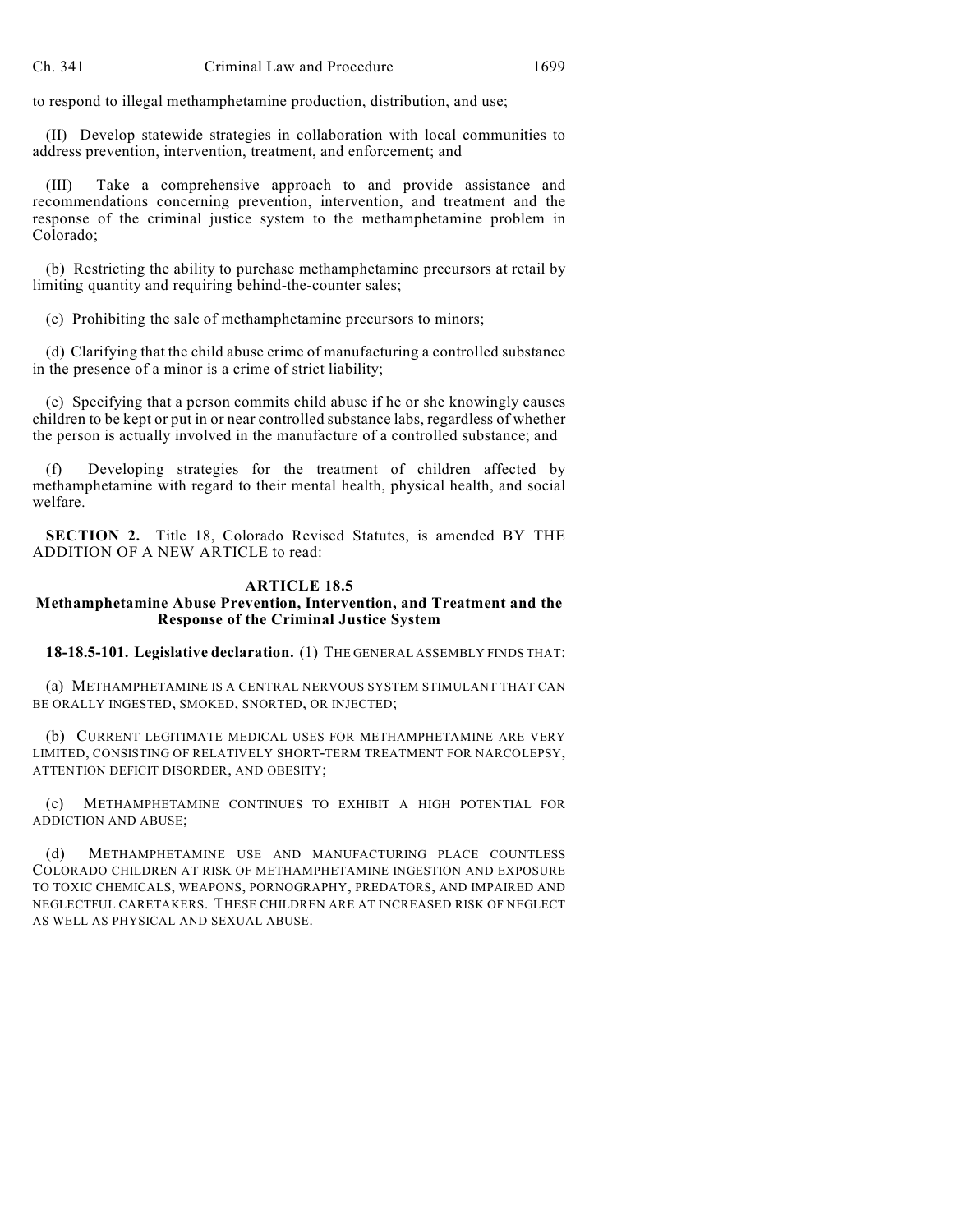(e) METHAMPHETAMINE ABUSE DURING PREGNANCY PLACES CHILDREN AT DIRECT RISK FOR COMPLICATIONS, INCLUDING PREMATURE DELIVERY, ALTERED NEONATAL BEHAVIOR PATTERNS SUCH AS ABNORMAL REFLEXES AND EXTREME IRRITABILITY, CONGENITAL DEFORMITIES, LOW BIRTH WEIGHT, ATTENTION DEFICIT DISORDER, AND PRENATAL AND POSTNATAL NEGLECT, MANY OF WHICH CAUSE LIFELONG DEFECTS;

(f) IN COLORADO, THE RATE OF METHAMPHETAMINE TREATMENT ADMISSIONS INCREASED OVER TWO HUNDRED PERCENT BETWEEN 1997 AND 2004 AND HAS RISEN SINCE. METHAMPHETAMINE-RELATED ARRESTS AND PROSECUTIONS HAVE INCREASED AT A SIMILAR RATE, AND SEVENTY PERCENT OF COLORADO COUNTIES REPORTED A MAJOR INCREASE IN OUT-OF-HOME FOSTER CARE PLACEMENTS IN THE LAST FIVE YEARS DUE TO THE USE OR MANUFACTURE OF METHAMPHETAMINE.

(g) EACH YEAR COLORADO SPENDS SIGNIFICANT AMOUNTS OF MONEY IN COSTS RELATED TO UNTREATED SUBSTANCE ABUSE.

(2) THE GENERAL ASSEMBLY FURTHER FINDS THAT METHAMPHETAMINE LABS AND ABUSE ARE A SCOURGE THAT HARMS CITIZENS OF COLORADO. IMPROVEMENTS IN RESPONSES TO THE METHAMPHETAMINE EPIDEMIC SHOULD BE SUPPORTED IN THE CRIMINAL JUSTICE SYSTEM, MENTAL HEALTH SERVICES, SOCIAL SERVICES, CHILD WELFARE AND YOUTH SERVICES, COMMUNITY TASK FORCES, TREATMENT FOR PARENTS WHO ABUSE METHAMPHETAMINE AND TREATMENT FOR CHILDREN AFFECTED BY METHAMPHETAMINE USE OR MANUFACTURE, AND OTHER SYSTEMS AFFECTED BY METHAMPHETAMINE.

(3) THE GENERAL ASSEMBLY, THEREFORE, DETERMINES AND DECLARES THAT IT IS NECESSARY TO CREATE A STATE METHAMPHETAMINE TASK FORCE TO:

(a) EXAMINE AND IMPLEMENT THE MOST EFFECTIVE MODELS AND PRACTICES FOR THE PREVENTION OF METHAMPHETAMINE PRODUCTION, DISTRIBUTION, AND ABUSE AND FOR THE TREATMENT OF CHILDREN AND ADULTS AFFECTED BY METHAMPHETAMINE ADDICTION;

(b) FORMULATE AND IMPLEMENT A RESPONSE FROM THE CRIMINAL JUSTICE SECTOR REGARDING THE METHAMPHETAMINE PROBLEM; AND

(c) MAKE RECOMMENDATIONS TO THE GENERAL ASSEMBLY FOR THE DEVELOPMENT OF STATEWIDE STRATEGIES AND LEGISLATIVE PROPOSALS RELATED TO THESE ISSUES.

**18-18.5-102. Definitions.** AS USED IN THIS ARTICLE, UNLESS THE CONTEXT OTHERWISE REQUIRES:

(1) "TASK FORCE" MEANS THE STATE METHAMPHETAMINE TASK FORCE ESTABLISHED PURSUANT TO SECTION 18-18.5-103.

**18-18.5-103. State methamphetamine task force - creation - membership duties.** (1) THERE IS HEREBY CREATED THE STATE METHAMPHETAMINE TASK FORCE.

(2) THE TASK FORCE SHALL CONSIST OF THE FOLLOWING MEMBERS: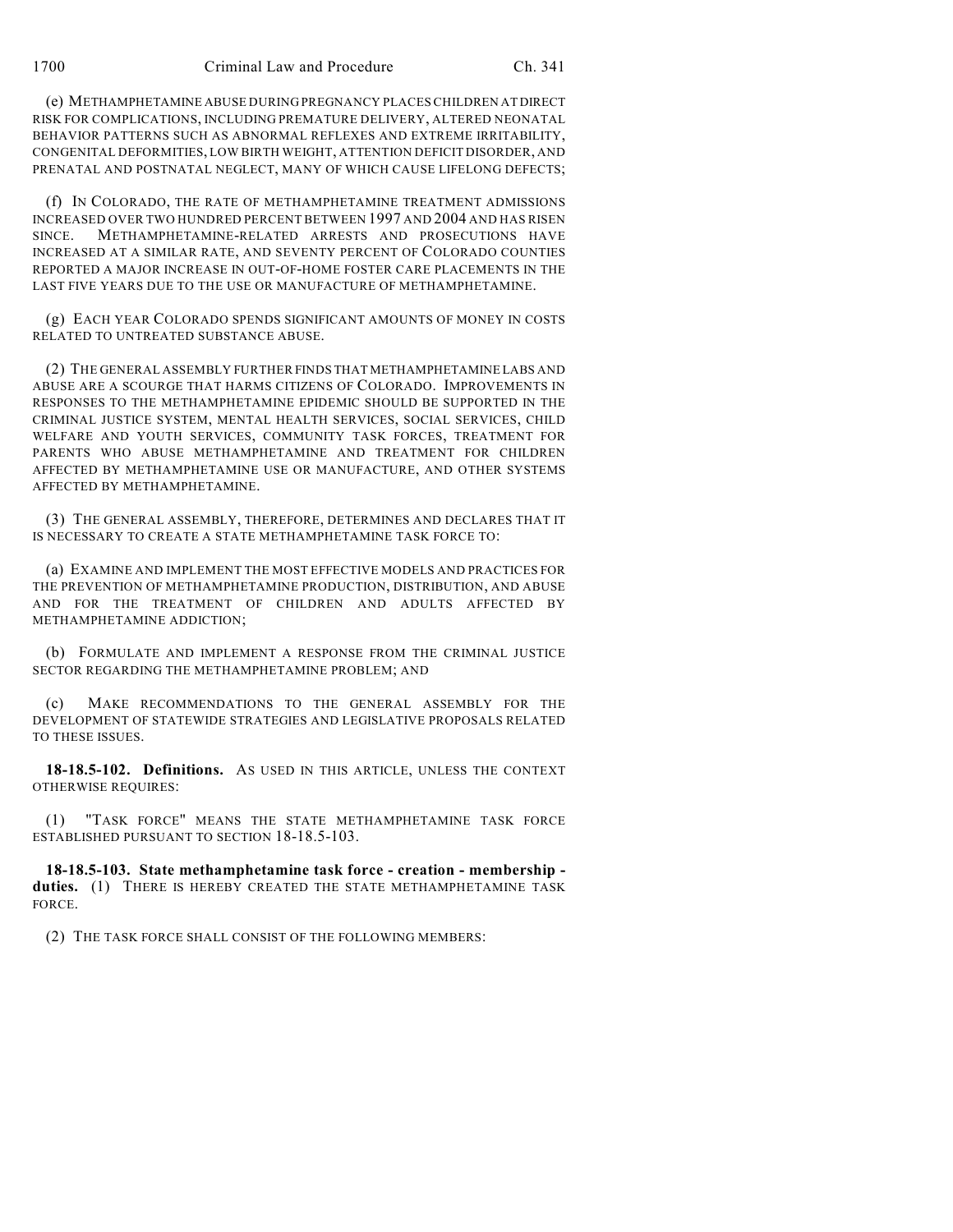(a) (I) THE ATTORNEY GENERAL OR HIS OR HER DESIGNEE, WHO SHALL SERVE AS THE CHAIR;

(II) AN EXPERT IN THE FIELD OF METHAMPHETAMINE ABUSE PREVENTION, WHO SHALL BE APPOINTED BY THE PRESIDENT OF THE SENATE AND SERVE AS A VICE-CHAIR;

(III) AN EXPERT IN THE FIELD OF METHAMPHETAMINE ABUSE TREATMENT, WHO SHALL BE APPOINTED BY THE SPEAKER OF THE HOUSE OF REPRESENTATIVES AND SERVE AS A VICE-CHAIR;

(IV) A REPRESENTATIVE OF THE CRIMINAL JUSTICE SYSTEM, WHO SHALL BE APPOINTED BY THE GOVERNOR AND SERVE AS A VICE-CHAIR;

(V) THE PRESIDENT OF THE SENATE OR HIS OR HER DESIGNEE;

(VI) THE MINORITY LEADER OF THE SENATE OR HIS OR HER DESIGNEE;

(VII) THE SPEAKER OF THE HOUSE OF REPRESENTATIVES OR HIS OR HER DESIGNEE;

(VIII) THE MINORITY LEADER OF THE HOUSE OF REPRESENTATIVES OR HIS OR HER DESIGNEE;

(b) SIXTEEN MEMBERS APPOINTED BY THE TASK FORCE CHAIR AND VICE-CHAIRS AS FOLLOWS:

(I) A REPRESENTATIVE OF A STATEWIDE CHILD ADVOCACY ORGANIZATION;

(II) A REPRESENTATIVE OF A MAJOR HEALTH FACILITY THAT FOCUSES ON THE TREATMENT OF CHILDREN;

(III) A REPRESENTATIVE OF A HUMAN SERVICES AGENCY WITH EXPERIENCE IN CHILD WELFARE ISSUES;

(IV) AN EXPERT IN ALCOHOL AND DRUG TREATMENT PROCEDURES;

(V) A REPRESENTATIVE OF THE CRIMINAL DEFENSE BAR;

(VI) A REPRESENTATIVE OF A MENTAL HEALTH TREATMENT PROVIDER;

(VII) A REPRESENTATIVE OF THE DEPARTMENT OF EDUCATION, WHO IS FAMILIAR WITH THE DEPARTMENT'S DRUG PREVENTION INITIATIVES;

(VIII) A REPRESENTATIVE OF THE COLORADO DISTRICT ATTORNEYS COUNCIL;

(IX) A REPRESENTATIVE OF A COLORADO SHERIFFS' ORGANIZATION;

(X) A REPRESENTATIVE OF A COLORADO POLICE CHIEFS' ORGANIZATION;

(XI) A COUNTY COMMISSIONER FROM A RURAL COUNTY;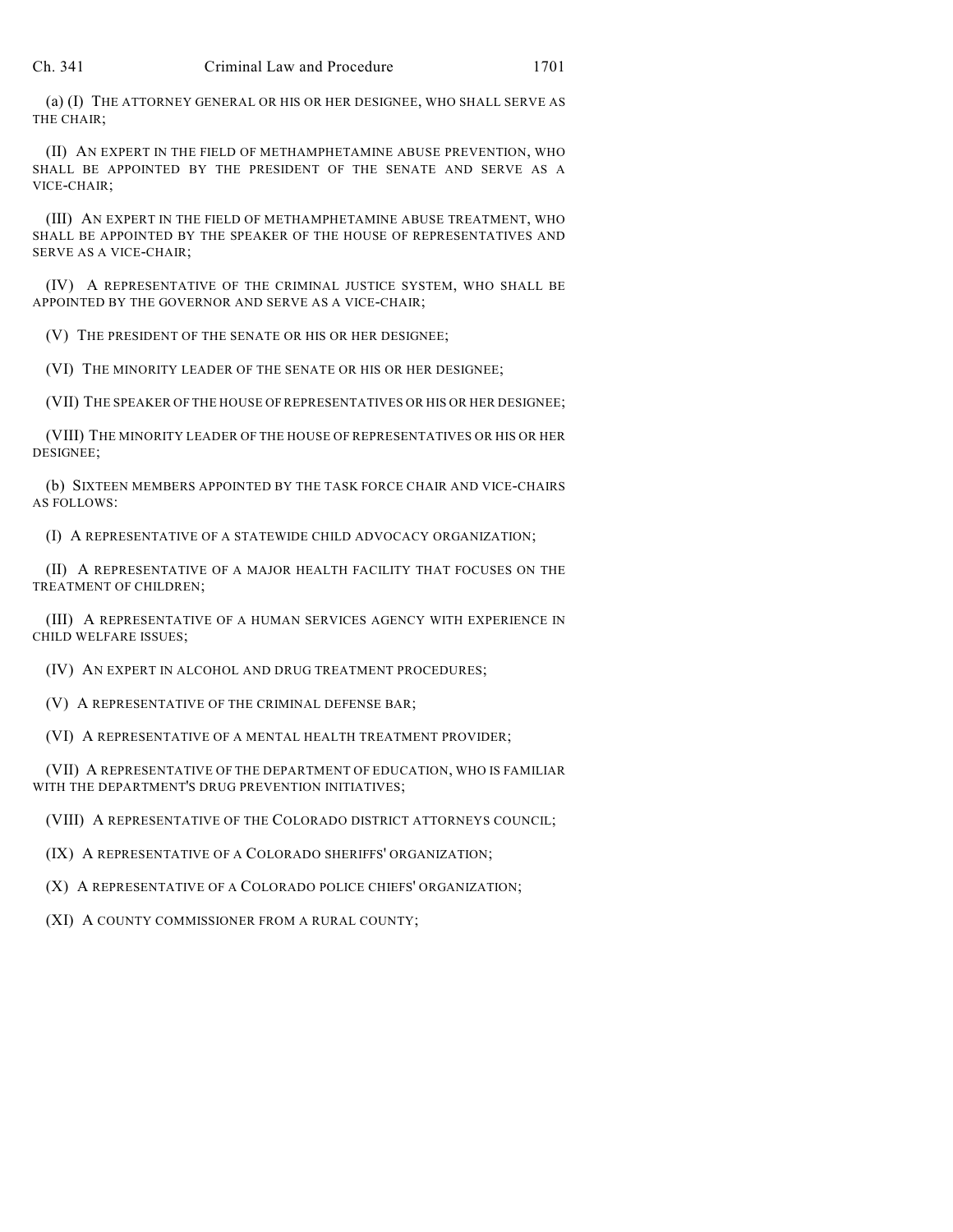(XII) A REPRESENTATIVE OF AN ORGANIZATION THAT PROVIDES INFORMATION, ADVOCACY, AND SUPPORT SERVICES TO MUNICIPALITIES LOCATED IN RURAL COUNTIES;

(XIII) A LICENSED PHARMACIST;

(XIV) A REPRESENTATIVE OF THE DEPARTMENT OF PUBLIC SAFETY;

(XV) A REPRESENTATIVE OF THE OFFICE OF THE CHILD'S REPRESENTATIVE;

(XVI) A REPRESENTATIVE OF THE DIVISION OF ADULT PAROLE OF THE DEPARTMENT OF CORRECTIONS;

(c) TWO MEMBERS APPOINTED BY THE CHIEF JUSTICE OF THE COLORADO SUPREME COURT WHO REPRESENT THE JUDICIAL DEPARTMENT, ONE OF WHOM IS A DISTRICT COURT JUDGE EXPERIENCED IN HANDLING CASES INVOLVING METHAMPHETAMINE AND ONE OF WHOM REPRESENTS THE DIVISION OF PROBATION WITHIN THE JUDICIAL DEPARTMENT;

(d) A MEMBER APPOINTED BY THE GOVERNOR WHO REPRESENTS THE GOVERNOR'S POLICY STAFF.

(3) A VACANCY OCCURRING IN A POSITION SHALL BE FILLED AS SOON AS POSSIBLE BY THE APPROPRIATE APPOINTING AUTHORITY DESIGNATED IN SUBSECTION (2) OF THIS SECTION.

(4) THE TASK FORCE SHALL:

(a) ASSIST LOCAL COMMUNITIES IN IMPLEMENTING THE MOST EFFECTIVE MODELS AND PRACTICES FOR METHAMPHETAMINE ABUSE PREVENTION, INTERVENTION, AND TREATMENT AND IN DEVELOPING THE RESPONSES BY THE CRIMINAL JUSTICE SYSTEM;

(b) REVIEW MODEL PROGRAMS THAT HAVE SHOWN THE BEST RESULTS IN COLORADO AND ACROSS THE UNITED STATES AND PROVIDE INFORMATION ON THE PROGRAMS TO LOCAL COMMUNITIES AND LOCAL DRUG TASK FORCES;

(c) ASSIST AND AUGMENT LOCAL DRUG TASK FORCES WITHOUT SUPPLANTING THEM;

(d) INVESTIGATE COLLABORATIVE MODELS ON PROTECTING CHILDREN AND OTHER VICTIMS OF METHAMPHETAMINE PRODUCTION, DISTRIBUTION, AND ABUSE;

(e) MEASURE AND EVALUATE THE PROGRESS OF THE STATE AND LOCAL JURISDICTIONS IN PREVENTING METHAMPHETAMINE PRODUCTION, DISTRIBUTION, AND ABUSE AND IN PROSECUTING PERSONS ENGAGING IN THESE ACTS;

(f) EVALUATE APPROACHES TO INCREASE PUBLIC AWARENESS OF METHAMPHETAMINE PRODUCTION, DISTRIBUTION, AND ABUSE;

(g) ASSIST LOCAL COMMUNITIES WITH IMPLEMENTATION OF THE MOST EFFECTIVE PRACTICES TO RESPOND TO ILLEGAL METHAMPHETAMINE PRODUCTION,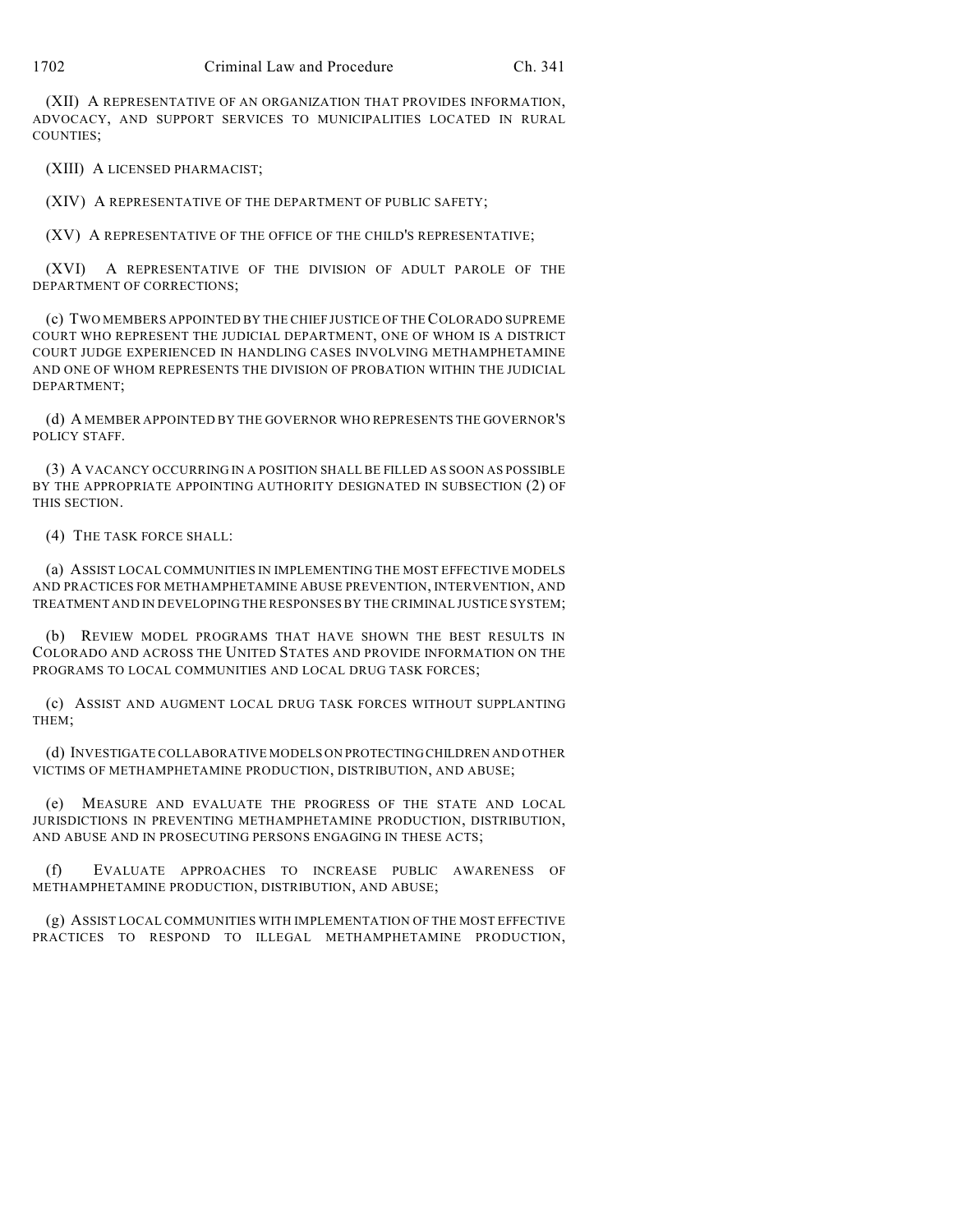DISTRIBUTION, AND USE;

(h) CONSIDER ANY OTHER ISSUES CONCERNING METHAMPHETAMINE PRODUCTION, DISTRIBUTION, AND ABUSE THAT ARISE DURING THE COURSE OF THE TASK FORCE STUDY.

(5) ALL STATE AND LOCAL AGENCIES SHALL COOPERATE WITH THE TASK FORCE AND PROVIDE SUCH DATA AND OTHER INFORMATION AS THE TASK FORCE MAY REQUIRE IN CARRYING OUT ITS DUTIES UNDER THIS SECTION. ANY STATE OR LOCAL AGENCY OR ORGANIZATION THAT IS REPRESENTED ON THE TASK FORCE MAY PROVIDE STAFF ASSISTANCE TO THE TASK FORCE, SUBJECT TO THE DISCRETION OF THE CHAIR. ANY STAFF ASSISTANCE PROVIDED TO THE TASK FORCE PURSUANT TO THIS SUBSECTION (5) SHALL BE WITHOUT COMPENSATION.

(6) IN ADDITION, THE TASK FORCE SHALL:

(a) MEET AT LEAST SIX TIMES EACH YEAR FROM THE DATE OF THE FIRST MEETING UNTIL JANUARY 1, 2010, OR MORE OFTEN AS DIRECTED BY THE CHAIR OF THE TASK FORCE;

(b) COMMUNICATE WITH AND OBTAIN INPUT FROM GROUPS THROUGHOUT THE STATE AFFECTED BY THE ISSUES IDENTIFIED IN SUBSECTION (4) OF THIS SECTION;

(c) CREATE SUBCOMMITTEES AS NEEDED TO CARRY OUT THE DUTIES OF THE TASK FORCE. THE SUBCOMMITTEES MAY CONSIST, IN PART, OF PERSONS WHO ARE NOT MEMBERS OF THE TASK FORCE. SUCH PERSONS MAY VOTE ON ISSUES BEFORE THE SUBCOMMITTEE BUT SHALL NOT BE ENTITLED TO A VOTE AT MEETINGS OF THE TASK FORCE.

(d) SUBMIT A WRITTEN REPORT TO THE JUDICIARY COMMITTEES, OR ANY SUCCESSOR COMMITTEES, OF THE SENATE AND THE HOUSE OF REPRESENTATIVES OF THE GENERAL ASSEMBLY BY JANUARY 1, 2007, AND BY EACH JANUARY 1 THEREAFTER THROUGH JANUARY 1, 2010, AT A MINIMUM SPECIFYING THE FOLLOWING:

(I) ISSUES TO BE STUDIED IN UPCOMING TASK FORCE MEETINGS AND A PRIORITIZATION OF THOSE ISSUES;

(II) FINDINGS AND RECOMMENDATIONS REGARDING ISSUES OF PRIOR CONSIDERATION BY THE TASK FORCE;

(III) LEGISLATIVE PROPOSALS OF THE TASK FORCE THAT IDENTIFY THE POLICY ISSUES INVOLVED, THE AGENCIES RESPONSIBLE FOR THE IMPLEMENTATION OF THE CHANGES, AND THE FUNDING SOURCES REQUIRED FOR SUCH IMPLEMENTATION.

(7) (a) EXCEPT AS OTHERWISE PROVIDED IN PARAGRAPH (b) OF THIS SUBSECTION (7), MEMBERS OF THE TASK FORCE SHALL SERVE WITHOUT COMPENSATION.

(b) NOTWITHSTANDING THE PROVISIONS OF SECTION 2-2-307,C.R.S., LEGISLATIVE MEMBERS OF THE TASK FORCE MAY RECEIVE PAYMENT OF PER DIEM AND REIMBURSEMENT FOR ACTUAL AND NECESSARY EXPENSES AUTHORIZED PURSUANT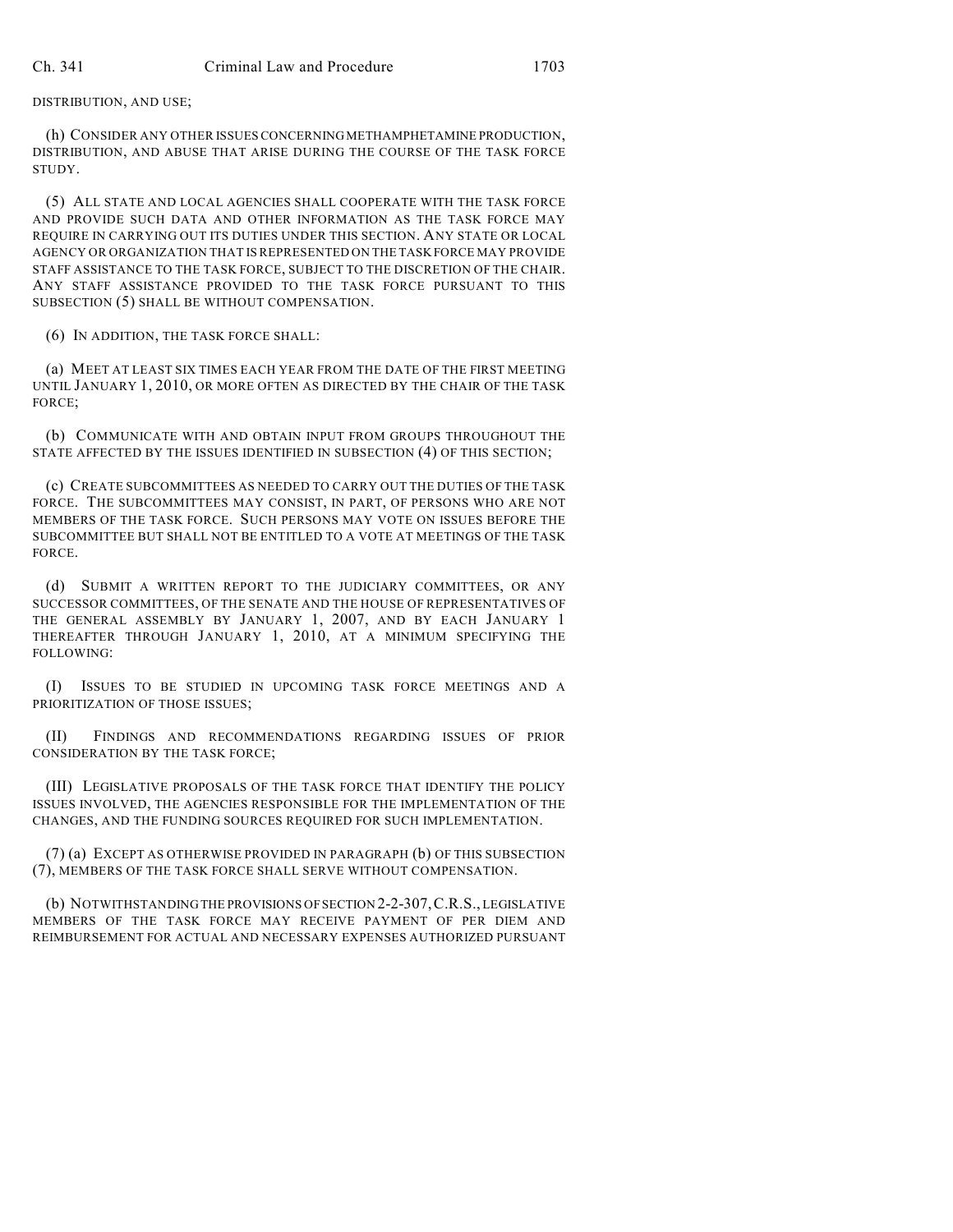TO SAID SECTION AND ANY OTHER DIRECT OR INDIRECT COSTS ASSOCIATED WITH THE DUTIES OF THE LEGISLATIVE MEMBERS OF THE TASK FORCE SET FORTH IN THIS ARTICLE ONLY FROM MONEYS APPROPRIATED FROM THE METHAMPHETAMINE ABUSE PREVENTION, INTERVENTION, AND TREATMENT CASH FUND, CREATED IN SECTION 18-18.5-105.

**18-18.5-104. Task force funding.** (1) THE DIVISION OF CRIMINAL JUSTICE IN THE DEPARTMENT OF PUBLIC SAFETY, ON BEHALF OF THE TASK FORCE, IS AUTHORIZED TO RECEIVE AND EXPEND CONTRIBUTIONS, GRANTS, SERVICES, AND IN-KIND DONATIONS FROM ANY PUBLIC OR PRIVATE ENTITY FOR ANY DIRECT OR INDIRECT COSTS ASSOCIATED WITH THE DUTIES AND FUNCTIONS OF THE TASK FORCE SET FORTH IN THIS ARTICLE.

(2) THE TASK FORCE SHALL, NO LATER THAN AUGUST 1, 2006, IDENTIFY ALL FUNDING SOURCES DESCRIBED IN SUBSECTION (1) OF THIS SECTION THAT THE TASK FORCE INTENDS TO UTILIZE FOR ITS OPERATION THROUGH AUGUST 1, 2008.

(3) SUBJECT TO AVAILABLE MONEYS, THE TASK FORCE MAY APPROVE GRANTS TO RECIPIENTS. IN SELECTING GRANT RECIPIENTS, THE TASK FORCE, TO THE EXTENT POSSIBLE, SHALL ENSURE THAT GRANTS ARE AWARDED TO LAW ENFORCEMENT AGENCIES OR OTHER APPLICANTS IN A VARIETY OF GEOGRAPHIC AREAS OF THE STATE.

**18-18.5-105. Cash fund - created.** (1) (a) ALL PRIVATE AND PUBLIC FUNDS RECEIVED BY THE TASK FORCE OR THE DIVISION OF CRIMINAL JUSTICE IN THE DEPARTMENT OF PUBLIC SAFETY, ON BEHALF OF THE TASK FORCE, THROUGH GRANTS, CONTRIBUTIONS, AND DONATIONS PURSUANT TO THIS ARTICLE SHALL BE TRANSMITTED TO THE STATE TREASURER, WHO SHALL CREDIT THE SAME TO THE METHAMPHETAMINE ABUSE PREVENTION, INTERVENTION, AND TREATMENT CASH FUND, WHICH FUND IS HEREBY CREATED AND REFERRED TO IN THIS SECTION AS THE "FUND". THE MONEYS IN THE FUND SHALL BE SUBJECT TO ANNUAL APPROPRIATION BY THE GENERAL ASSEMBLY FOR THE DIRECT AND INDIRECT COSTS ASSOCIATED WITH THE IMPLEMENTATION OF THIS ARTICLE. ALL MONEYS IN THE FUND NOT EXPENDED FOR THE PURPOSE OF THIS ARTICLE MAY BE INVESTED BY THE STATE TREASURER AS PROVIDED BY LAW. ALL INTEREST AND INCOME DERIVED FROM THE INVESTMENT AND DEPOSIT OF MONEYS IN THE FUND SHALL BE CREDITED TO THE FUND. ANY UNEXPENDED AND UNENCUMBERED MONEYS REMAINING IN THE FUND AT THE END OF A FISCAL YEAR SHALL REMAIN IN THE FUND AND SHALL NOT BE CREDITED OR TRANSFERRED TO THE GENERAL FUND OR ANOTHER FUND. ALL UNEXPENDED AND UNENCUMBERED MONEYS REMAINING IN THE FUND AS OF JULY 1, 2012, SHALL BE TRANSFERRED TO THE GENERAL FUND.

(b) IT IS THE INTENT OF THE GENERAL ASSEMBLY THAT THE TASK FORCE AND THE DIVISION OF CRIMINAL JUSTICE OF THE DEPARTMENT OF PUBLIC SAFETY, ON BEHALF OF THE TASK FORCE, SHALL NOT BE REQUIRED TO SOLICIT GIFTS, GRANTS, OR DONATIONS FROM ANY SOURCE AND THAT THE TASK FORCE SHALL OPERATE IN ACCORDANCE WITH THE PROVISIONS OF THIS ARTICLE, INDEPENDENTLY OF THE BALANCE IN THE FUND.

(2) COMPENSATION AS PROVIDED IN SECTION 18-18.5-103 (7) (b) FOR LEGISLATIVE MEMBERS OF THE TASK FORCE SHALL BE APPROVED BY THE CHAIR OF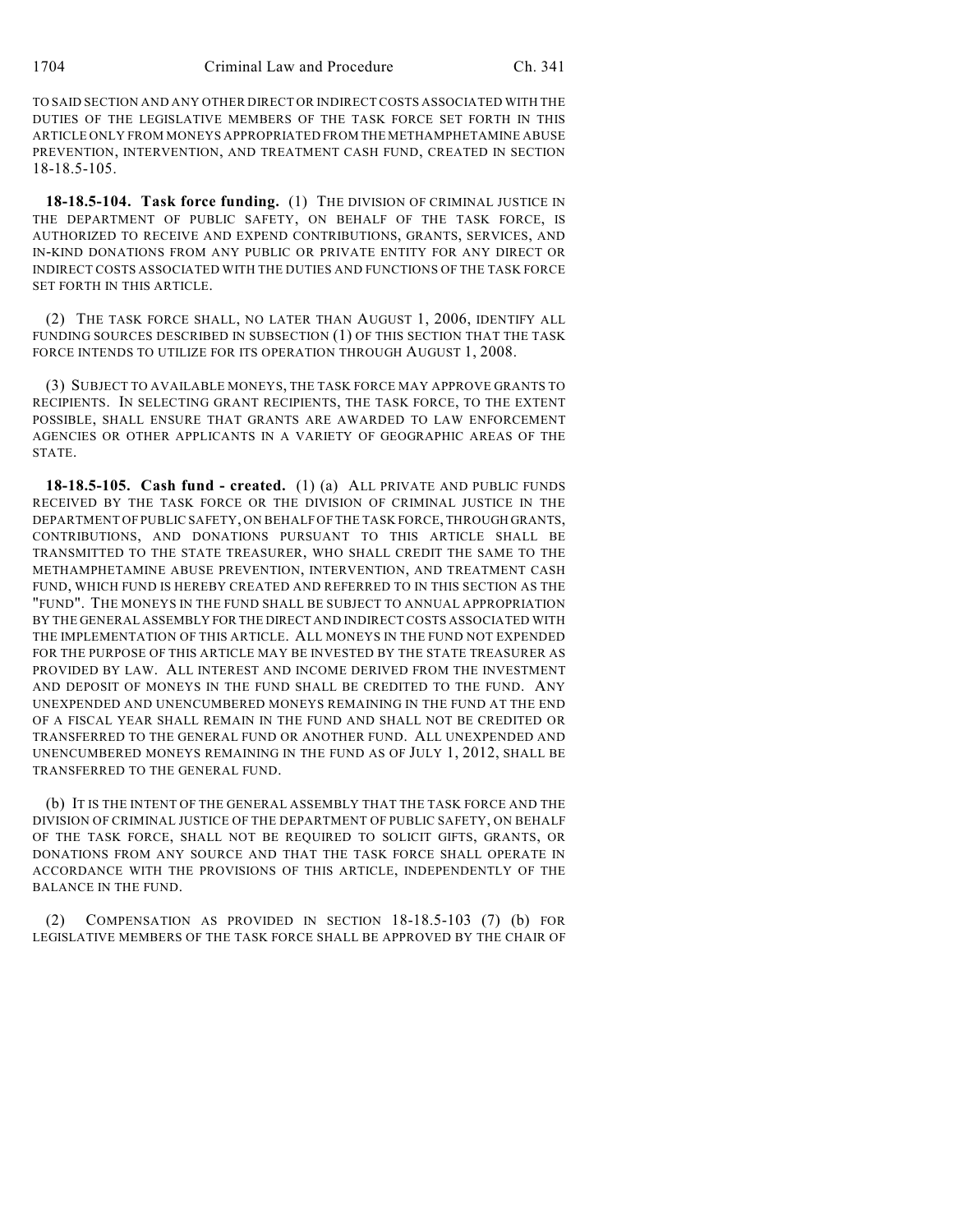THE LEGISLATIVE COUNCIL AND PAID BY VOUCHERS AND WARRANTS DRAWN AS PROVIDED BY LAW FROM MONEYS APPROPRIATED FOR SUCH PURPOSE AND ALLOCATED TO THE LEGISLATIVE COUNCIL FROM THE FUND.

**18-18.5-106. Repeal of article.** THIS ARTICLE IS REPEALED, EFFECTIVE JULY 1, 2010.

**SECTION 3.** 18-18-412.8 (1) and (2), Colorado Revised Statutes, are amended, and the said 18-18-412.8 is further amended BY THE ADDITION OF A NEW SUBSECTION, to read:

**18-18-412.8. Retail sale of methamphetamine precursor drugs - unlawful acts - penalty.** (1) The retail sale of methamphetamine precursor drugs by a store to a purchaser shall be limited to sales in blister packs with each blister to contain not more than two dosage units or, when the use of blister packs is technically infeasible, sales in unit dose packets or pouches.

(2) (a) A person may not KNOWINGLY deliver  $\frac{1}{2}$  in  $\frac{1}{2}$  as  $\frac{1}{2}$  as  $\frac{1}{2}$  in or from a store TO THE SAME INDIVIDUAL DURING ANY TWENTY-FOUR-HOUR PERIOD more than three packages THREE AND SIX-TENTHS GRAMS of a methamphetamine precursor drug or a combination of two or more methamphetamine precursor drugs.

(b) A PERSON MAY NOT PURCHASE MORE THAN THREE AND SIX-TENTHS GRAMS OF A METHAMPHETAMINE PRECURSOR DRUG OR A COMBINATION OF TWO OR MORE METHAMPHETAMINE PRECURSOR DRUGS DURING ANY TWENTY-FOUR HOUR PERIOD.

(c) IT IS UNLAWFUL FOR A METHAMPHETAMINE PRECURSOR DRUG THAT IS OFFERED FOR RETAIL SALE IN OR FROM A STORE TO BE OFFERED FOR SALE OR STORED OR DISPLAYED PRIOR TO SALE IN AN AREA OF THE STORE TO WHICH THE PUBLIC IS ALLOWED ACCESS.

(2.5) (a) A PERSON MAY NOT DELIVER IN A RETAIL SALE IN OR FROM A STORE A METHAMPHETAMINE PRECURSOR DRUG TO A MINOR UNDER EIGHTEEN YEARS OF AGE.

(b) IT SHALL BE AN AFFIRMATIVE DEFENSE TO A PROSECUTION UNDER THIS SUBSECTION (2.5) THAT THE PERSON PERFORMING THE RETAIL SALE WAS PRESENTED WITH AND REASONABLY RELIED UPON A DOCUMENT THAT IDENTIFIED THE PERSON RECEIVING THE METHAMPHETAMINE PRECURSOR DRUG AS BEING EIGHTEEN YEARS OF AGE OR OLDER.

**SECTION 4.** 18-6-401 (1) (c), Colorado Revised Statutes, is amended to read:

**18-6-401. Child abuse.** (1) (c) (I) A person commits child abuse if, in the presence of a child, or on the premises where a child is found, or where a child resides, the person OR IN A VEHICLE CONTAINING A CHILD, THE PERSON KNOWINGLY engages in the manufacture or attempted manufacture of a controlled substance, as defined by section 18-18-102 (5), or KNOWINGLY possesses ephedrine, pseudoephedrine, or phenylpropanolamine, or their salts, isomers, or salts of isomers, with the intent to use the product as an immediate precursor in the manufacture of a controlled substance. IT SHALL BE NO DEFENSE TO THE CRIME OF CHILD ABUSE, AS DESCRIBED IN THIS SUBPARAGRAPH (I), THAT THE DEFENDANT DID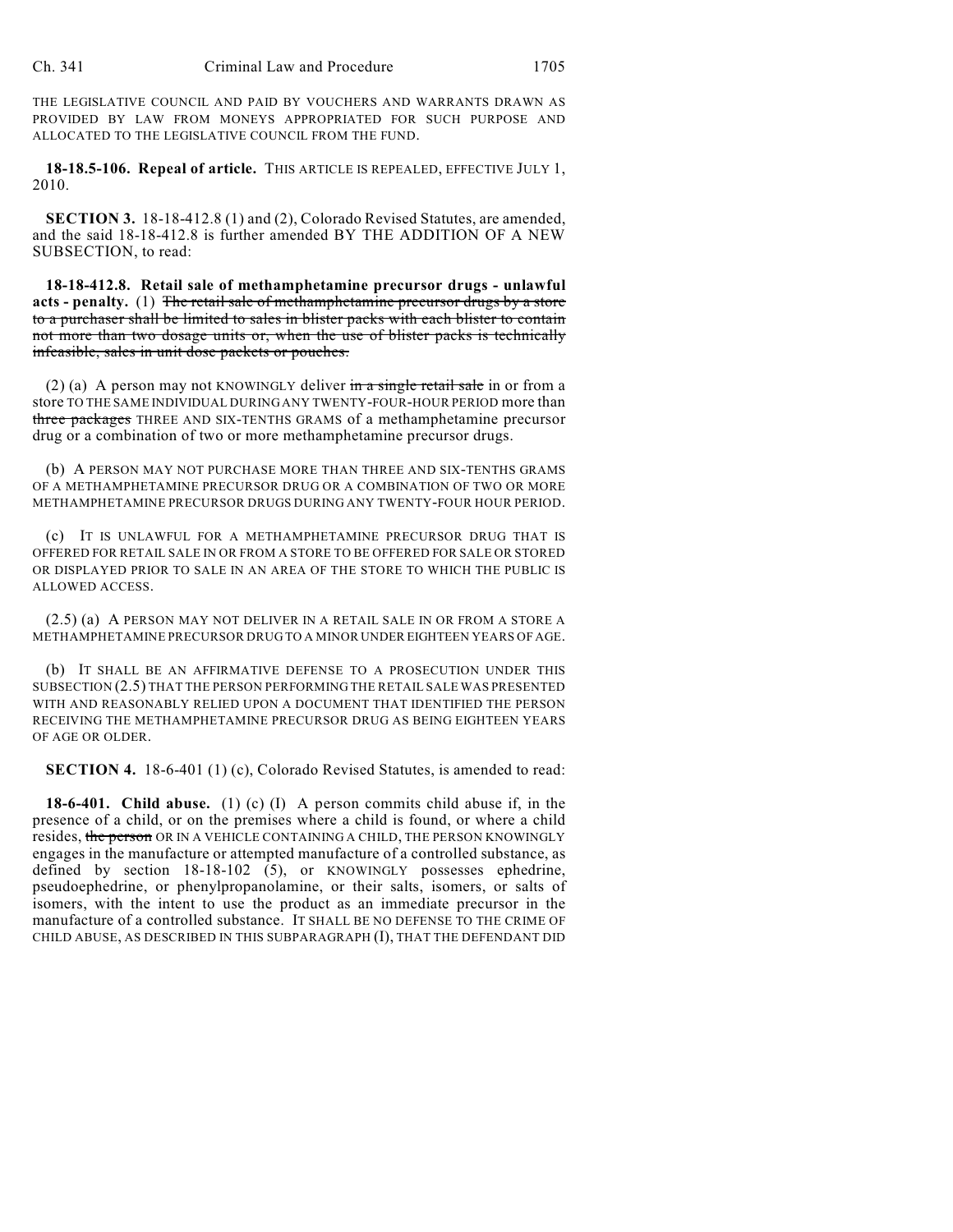NOT KNOW A CHILD WAS PRESENT, A CHILD COULD BE FOUND, A CHILD RESIDED ON THE PREMISES, OR THAT A VEHICLE CONTAINED A CHILD.

(II) A PARENT OR LAWFUL GUARDIAN OF A CHILD OR A PERSON HAVING THE CARE OR CUSTODY OF A CHILD WHO KNOWINGLY ALLOWS THE CHILD TO BE PRESENT AT OR RESIDE AT A PREMISES OR TO BE IN A VEHICLE WHERE THE PARENT, GUARDIAN, OR PERSON HAVING CARE OR CUSTODY OF THE CHILD KNOWS OR REASONABLY SHOULD KNOW ANOTHER PERSON IS ENGAGED IN THE MANUFACTURE OR ATTEMPTED MANUFACTURE OF METHAMPHETAMINE COMMITS CHILD ABUSE.

(III) A PARENT OR LAWFUL GUARDIAN OF A CHILD OR A PERSON HAVING THE CARE OR CUSTODY OF A CHILD WHO KNOWINGLY ALLOWS THE CHILD TO BE PRESENT AT OR RESIDE AT A PREMISES OR TO BE IN A VEHICLE WHERE THE PARENT, GUARDIAN, OR PERSON HAVING CARE OR CUSTODY OF THE CHILD KNOWS OR REASONABLY SHOULD KNOW ANOTHER PERSON POSSESSES EPHEDRINE, PSEUDOEPHEDRINE, OR PHENYLPROPANOLAMINE, OR THEIR SALTS, ISOMERS, OR SALTS OF ISOMERS, WITH THE INTENT TO USE THE PRODUCT AS AN IMMEDIATE PRECURSOR IN THE MANUFACTURE OF METHAMPHETAMINE COMMITS CHILD ABUSE.

**SECTION 5.** Part 1 of article 1 of title 17, Colorado Revised Statutes, is amended BY THE ADDITION OF A NEW SECTION to read:

**17-1-153. Appropriation to comply with section 2-2-703 - HB 06-1145.** (1) PURSUANT TO SECTION 2-2-703, C.R.S., THE FOLLOWING STATUTORY APPROPRIATIONS, OR SO MUCH THEREOF AS MAY BE NECESSARY, ARE MADE IN ORDER TO IMPLEMENT H.B. 06-1145, ENACTED AT THE SECOND REGULAR SESSION OF THE SIXTY-FIFTH GENERAL ASSEMBLY:

(a) FOR THE FISCAL YEAR BEGINNING JULY 1, 2006, IN ADDITION TO ANY OTHER APPROPRIATION, THERE IS HEREBY APPROPRIATED FROM THE CAPITAL CONSTRUCTION FUND CREATED IN SECTION 24-75-302,C.R.S., TO THE CORRECTIONS EXPANSION RESERVE FUND CREATED IN SECTION 17-1-116, THE SUM OF EIGHTY-SEVEN THOUSAND ONE HUNDRED NINETY-FOUR DOLLARS (\$87,194).

(b) FOR THE FISCAL YEAR BEGINNING JULY 1, 2007, IN ADDITION TO ANY OTHER APPROPRIATION, THERE IS HEREBY APPROPRIATED TO THE DEPARTMENT OF CORRECTIONS, OUT OF ANY MONEYS IN THE GENERAL FUND NOT OTHERWISE APPROPRIATED, THE SUM OF TWENTY-SIX THOUSAND EIGHT HUNDRED THIRTEEN DOLLARS (\$26,813).

(c) (I) FOR THE FISCAL YEAR BEGINNING JULY 1, 2008, IN ADDITION TO ANY OTHER APPROPRIATION, THERE IS HEREBY APPROPRIATED, FROM THE CAPITAL CONSTRUCTION FUND CREATED IN SECTION 24-75-302,C.R.S., TO THE CORRECTIONS EXPANSION RESERVE FUND CREATED IN SECTION 17-1-116, THE SUM OF TWENTY-SIX THOUSAND ONE HUNDRED FIFTY-EIGHT DOLLARS (\$26,158).

(II) FOR THE FISCAL YEAR BEGINNING JULY 1, 2008, IN ADDITION TO ANY OTHER APPROPRIATION, THERE IS HEREBY APPROPRIATED TO THE DEPARTMENT OF CORRECTIONS, OUT OF ANY MONEYS IN THE GENERAL FUND NOT OTHERWISE APPROPRIATED, THE SUM OF TWENTY-SIX THOUSAND EIGHT HUNDRED THIRTEEN DOLLARS (\$26,813).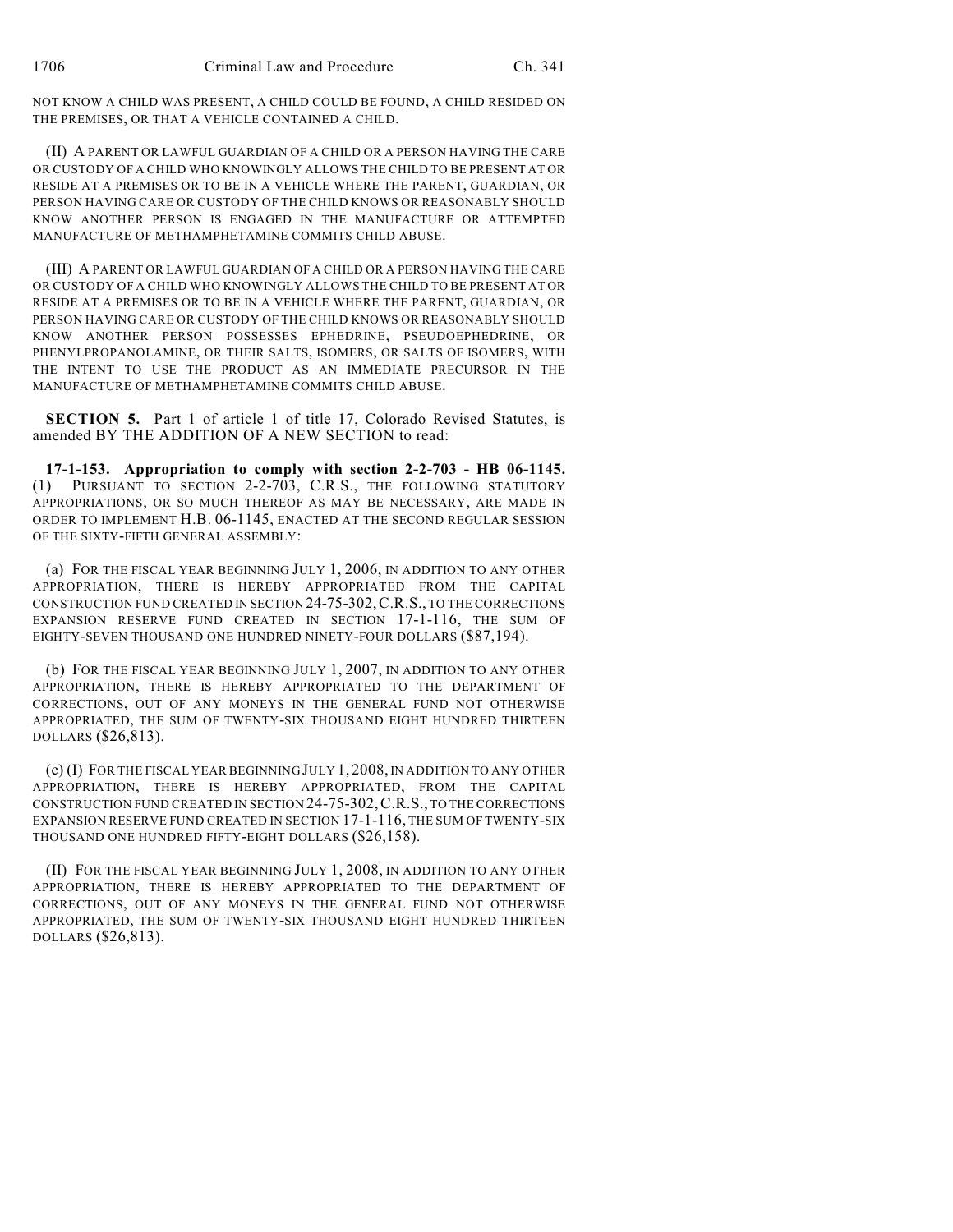(d) (I) FOR THE FISCAL YEAR BEGINNING JULY 1, 2009, IN ADDITION TO ANY OTHER APPROPRIATION, THERE IS HEREBY APPROPRIATED, FROM THE CAPITAL CONSTRUCTION FUND CREATED IN SECTION 24-75-302,C.R.S., TO THE CORRECTIONS EXPANSION RESERVE FUND CREATED IN SECTION 17-1-116, THE SUM OF FORTY-THREE THOUSAND FIVE HUNDRED NINETY-SEVEN DOLLARS (\$43,597).

(II) FOR THE FISCAL YEAR BEGINNING JULY 1, 2009, IN ADDITION TO ANY OTHER APPROPRIATION, THERE IS HEREBY APPROPRIATED TO THE DEPARTMENT OF CORRECTIONS, OUT OF ANY MONEYS IN THE GENERAL FUND NOT OTHERWISE APPROPRIATED, THE SUM OF THIRTY-FOUR THOUSAND EIGHT HUNDRED FIFTY-SEVEN DOLLARS (\$34,857).

(e) (I) FOR THE FISCAL YEAR BEGINNING JULY 1, 2010, IN ADDITION TO ANY OTHER APPROPRIATION, THERE IS HEREBY APPROPRIATED, FROM THE CAPITAL CONSTRUCTION FUND CREATED IN SECTION 24-75-302,C.R.S., TO THE CORRECTIONS EXPANSION RESERVE FUND CREATED IN SECTION 17-1-116, THE SUM OF FORTY-THREE THOUSAND FIVE HUNDRED NINETY-SEVEN DOLLARS (\$43,597).

(II) FOR THE FISCAL YEAR BEGINNING JULY 1, 2010, IN ADDITION TO ANY OTHER APPROPRIATION, THERE IS HEREBY APPROPRIATED TO THE DEPARTMENT OF CORRECTIONS, OUT OF ANY MONEYS IN THE GENERAL FUND NOT OTHERWISE APPROPRIATED, THE SUM OF FORTY-EIGHT THOUSAND TWO HUNDRED SIXTY-THREE DOLLARS (\$48,263).

**SECTION 6.** The introductory portion to 24-75-302 (2) and 24-75-302 (2) (s) and (2) (u), Colorado Revised Statutes, are amended, and the said 24-75-302 (2) is further amended BY THE ADDITION OF THE FOLLOWING NEW PARAGRAPHS, to read:

**24-75-302. Capital construction fund - capital assessment fees - calculation.** (2) As of July 1, 1988, and July 1 of each year thereafter through July 1, 2008 2010, a sum as specified in this subsection (2) shall accrue to the capital construction fund. The state treasurer and the controller shall transfer such sum out of the general fund and into the capital construction fund as moneys become available in the general fund during the fiscal year beginning on said July 1. Transfers between funds pursuant to this subsection (2) shall not be deemed to be appropriations subject to the limitations of section 24-75-201.1. The amount which shall accrue pursuant to this subsection (2) shall be as follows:

(s) On July 1, 2006, twenty-two thousand nine hundred twenty-four dollars pursuant to section 3 of H.B. 02S-1006, enacted at the third extraordinary session of the sixty-third general assembly; plus two hundred ninety-one thousand seven hundred sixty-one dollars pursuant to H.B. 03-1004, enacted at the first regular session of the sixty-fourth general assembly; plus one hundred twenty-five thousand forty-one dollars pursuant to H.B. 03-1138, enacted at the first regular session of the sixty-fourth general assembly; plus sixty-nine thousand four hundred sixty-seven dollars pursuant to H.B. 03-1213, enacted at the first regular session of the sixty-fourth general assembly; plus sixty-nine thousand four hundred sixty-seven dollars pursuant to H.B. 03-1317, enacted at the first regular session of the sixty-fourth general assembly; plus ninety thousand three hundred seven dollars pursuant to H.B. 04-1021, enacted at the second regular session of the sixty-fourth